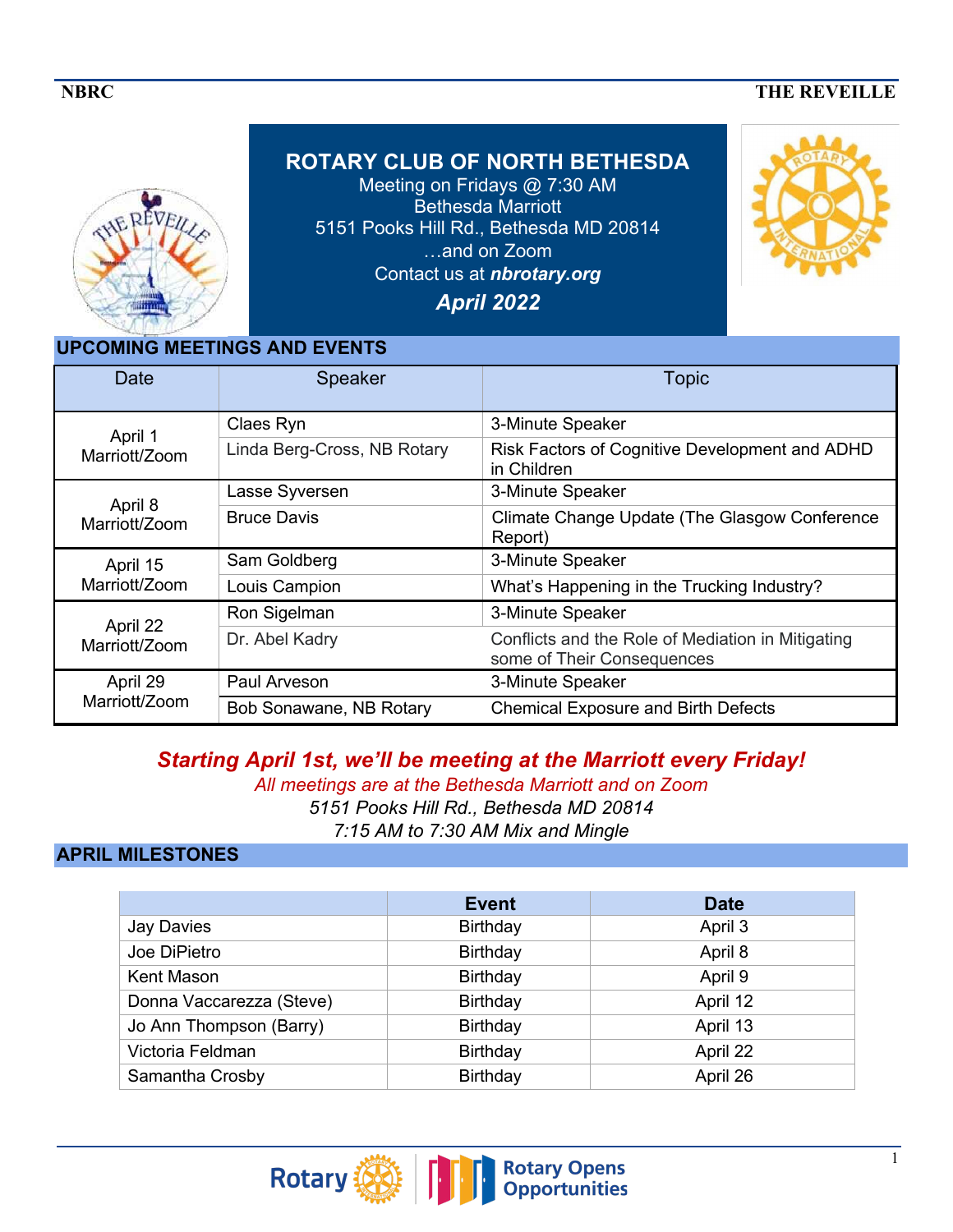# **SPEAKER – April 1, 2022 (Marriott/Zoom)**

### **Risk Factors of Cognitive Development and ADHD in Children Linda Berg-Cross**



Linda Berg-Cross is a Professor of Psychology at Howard University and a member of our Rotary club. She has a private practice in Potomac where she treats behavioral sleep disorders, as well as individuals, couples, and families coping with a wide range of life crises. She has published 3 professional therapy books and many peer reviewed research papers. She has a long-term interest in the relationship between diagnosis and treatment for psychological problems.

#### **SPEAKER – April 8, 2022 (Marriott/Zoom)**

# **Climate Change Update (The Glasgow Conference Report) Bruce Davis**



**Bruce Davis i**s a graduate of William & Mary with a degree in physics. He was a high school science teacher early in his career. Later, he earned a JD degree at the University of Virginia and practiced law in the DC area for 40 years. Bruce has been trained by the Climate Reality Project, an organization created by Al Gore to increase public awareness that human-caused climate change is degrading our environment and inspire the worldwide action required for humanity's sustainable future.

In February 2021, Bruce gave a presentation to our club entitled "Climate Change and What You Can Do About It." This presentation will be a follow-up, focusing on the United Nations Climate Change Conference held in Glasgow, Scotland, in November 2021.

### **SPEAKER – April 15, 2022 (Marriott/Zoom)**

# **What's Happening in the Trucking Industry? Louis Campion**



Louis Campion is the President & CEO of the Maryland Motor Truck Association, a 1,000 member trade association dedicated to supporting and advocating for a safe, efficient and profitable trucking industry. As MMTA's chief executive officer, he is responsible for directing the day-to-day operations of the association, and serving as the primary advocate for Maryland's trucking industry before state and local government officials.

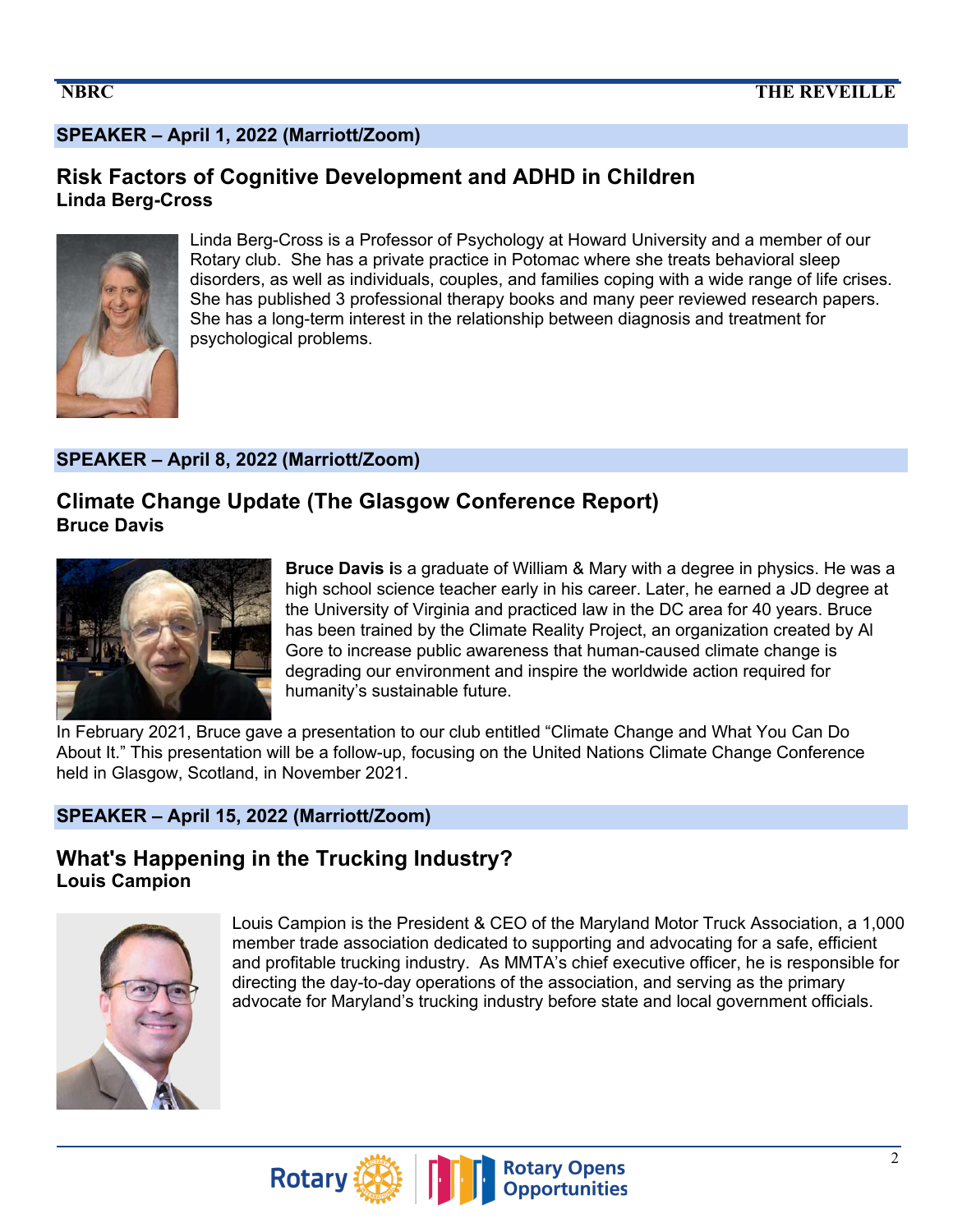# **SPEAKER – April 22, 2022 (Marriott/Zoom)**

### **Conflicts and the Role of Mediation in Mitigating some of Their Consequences Dr. Abel Kadry, Professor, University of Maryland, School of Public Health**



Conflicts (at work, in the family, or in the community) are associated with a variety of negative outcomes, including poor relationships, hostility, anxiety, depression, poor sleep, back pain, and migraines. According to some published reports, conflicts cost American businesses more than \$350 billion per year because of reduced work performance, low employee morale, and revenue loss. This presentation will discuss the most common causes of conflict and the role of mediation in resolving and mitigating some of the negative consequences.

Dr. Abdel-Razak Kadry is a certified lead mediator at the Federal Mediation and Conciliation Services (FMCS). He was able to successfully

mediate a large number of cases. Abdel works as an Adjunct Professor at the University of Maryland's School of Public Health in College Park; MD. Abdel regards mediation as a valuable collateral duty community service. During his tenure as senior science advisor for the United States Environmental Protection Agency, he began his work as a mediator and EEO counselor several years ago.

### **SPEAKER – April 29, 2022 (Marriott/Zoom)**

# **Chemical Exposure and Birth Defects Bob Sonawane**



Club Member **Bob Sonawane** received his Ph.D. degree in Entomology with specialization in Toxicology from the University of Missouri. He was a NIH postdoctoral Fellow and served as a faculty member in the Departments of Pediatrics at the Children's Hospital of Philadelphia, the School of Medicine, and at the School of Veterinary Medicine of the University of Pennsylvania, Philadelphia, PA.

Dr. Sonawane worked as a Toxicologist with the U.S. Food and Drug Administration in Rockville, MD. He served as a toxicologist and manager at the National Center for Environmental Assessment (NCEA), Office of Research and Development of the U. S. Environmental Protection Agency. Dr. Sonawane has over 35 plus years research and management experience in toxicology and pharmacology and cancer/non-cancer health risk assessment of environmental pollutants. He is retired from the US EPA in

2016 and started consulting company along with Dr. Bruce Fowler in the areas of toxicology and health risk assessment, environmental chemicals and pharmaceuticals. Since 2017, he is an Adjunct Professor at the Georgetown University in Washington DC.

Dr Sonawane received numerous prestigious awards and honors, citations, certificates, Science and Technology Achievement and Special Act Awards for his exemplary research in toxicology and risk assessment of environmental agents.

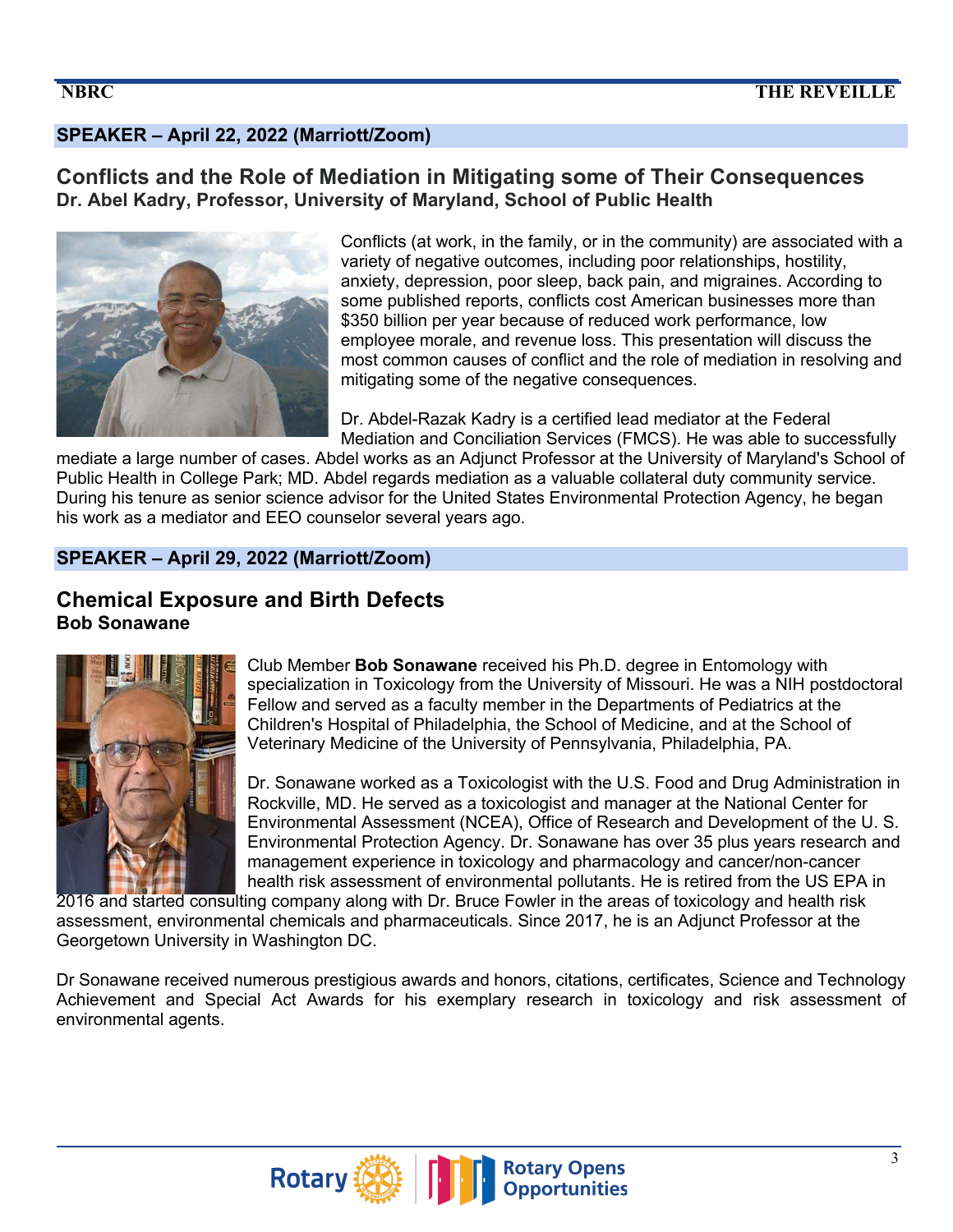### **DONATE TO ROTARY FOUNDATION DISASTER FUND FOR UKRAINE**

In response to the deepening humanitarian crisis caused by the war in Ukraine, The Rotary Foundation has created an official channel for donors around the world to contribute funds to support the relief efforts underway by Rotary districts and has designated its **Disaster Response Fund** as the main avenue for contributions. The fund has already collected more than \$5.6 million in contributions through the end of March. These funds are being distributed to Rotary districts that apply for Disaster Response grants and will be used to provide relief to refugees or other victims of the crisis, including items such as water, food, shelter, medicine, and clothing. 

#### To donate, click on the blue link above.



Click Here for a short video from Laurie Menzel, Mid-Atlantic representative of the Rotary Foundation, for your overwhelming response to the Rotary Foundation Disaster Fund for Ukraine.

................................ Laurie Menzel, CFRE, MNM Major Gifts Officer, Zone 33 | Mid-Atlantic The Rotary Foundation Locally Based in Alexandria, Virginia Tel. 1.847.425.5601 The Rotary Foundation- 14 consecutive years of Four Star ratings by Charity **Navigator** 

#### **UPCOMING EVENTS: Rotary District 7620**



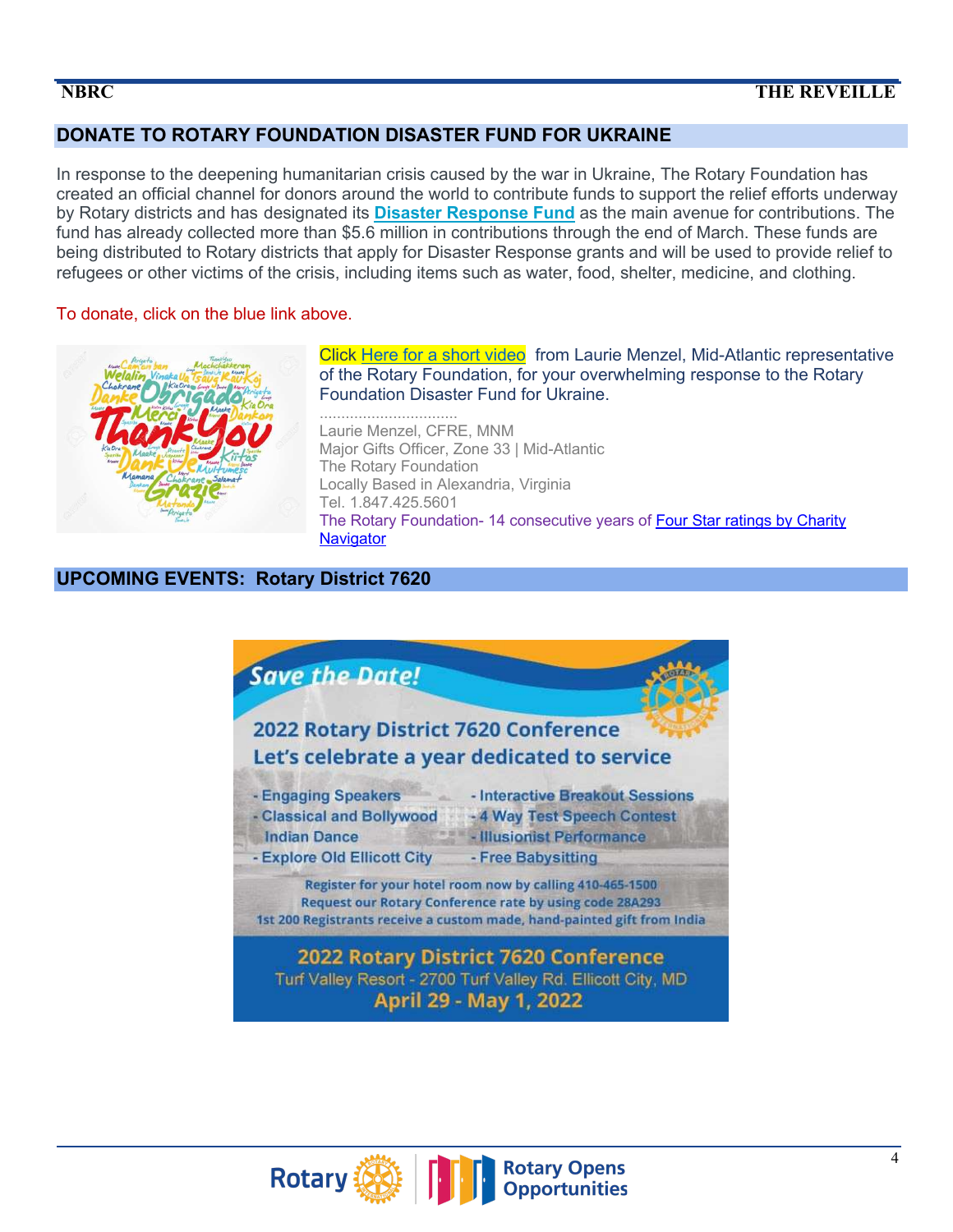#### **THE ROTARY 4-WAY TEST** Of the things we think, say, or do: **Is it the TRUTH? Is it FAIR to all concerned? Will it build GOODWILL and BETTER FRIENDSHIPS? Will it be BENEFICIAL to all concerned?**

# **District 7620's Four Way Test Speech Contest**

From the earliest days, Rotary has been concerned with promoting high ethical standards. One of the world's most widely quoted statements is Rotary's 4-Way Test, which was created in 1932 by Rotarian Herbert J. Taylor. Every year Rotary District 7620, along with Rotary districts around the world, sponsors high school 4- Way Test speech contests. The purpose of the speech is to persuade others while applying the principles of the Rotary 4-Way Test. The goal is for students to make the world a better place, to practice the virtues of critical thinking and ethical decision making, to develop public speaking and leadership skills to positively influence and inspire others regarding an issue that they find passionate.

Our district's 4-Way Test Speech competition is always a huge success. With your help, we expect it will be a success again this year. Some students will need mentors to help choose a speech topic, write their speech, and will need help learning to orate their speech.

*WILL YOU BE A STUDENT MENTOR?* (You will be assigned a student ASAP and will support this student through each phase of the competition that will culminate on April  $30<sup>th</sup>$ , if your student competes in the finals).

To learn more, go to: 2022 4-Way Test Speech Competition and complete the 4-Way Test Mentor Registration. Please contact Temrah, at okonskitg@verizon.net or at 240-426-3404, with any questions. Thank you for your consideration!

https://rotary7620.org/four-way-test-speech-contest/

# **Rotary Themes and Speakers for 2022**

Here's a list of suggested themes for the next several months, along with club members who are coordinating speakers and presentations for our weekly meetings. If you have suggestions for upcoming speakers or would like to coordinate presentations for May or June, let us know!

April—**Maternal and Child Health** (Bob Sonawane) May—**Youth Service** (Linda Berg-Cross) June—**Rotary Fellowship** (Available)